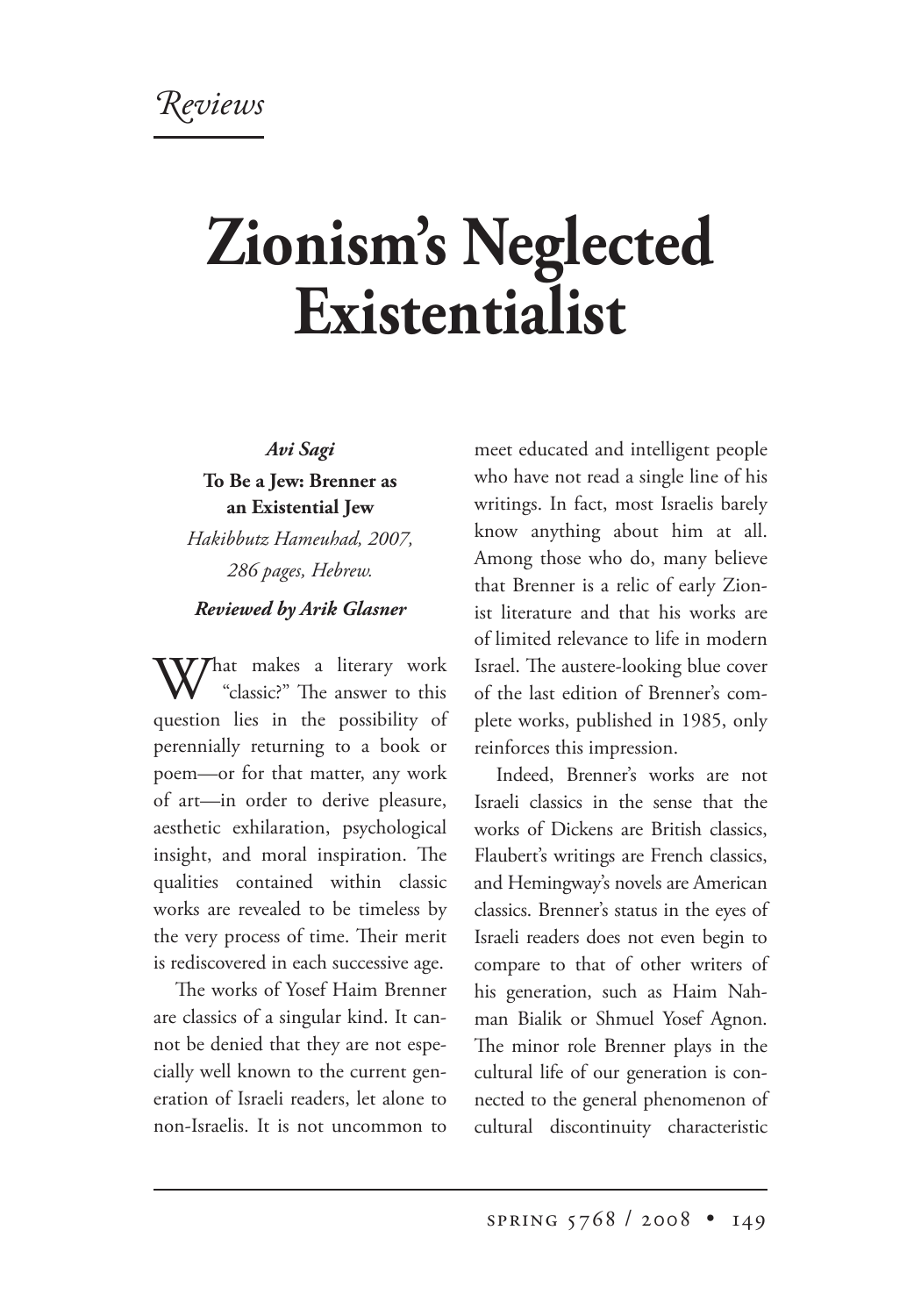of post-modern reality: This rupture, while hardly confined to Israel, is exemplified by the contemporary Israeli reader's loss of connection to a variety of "classic" works: Texts that were once integral parts of the Hebrew canon have lost prominence. This discontinuity, which merits its own discussion, stems from (among other things) the development of the Hebrew language and the often frantic changes it has undergone.

The case of Brenner, however, is unusual in at least one respect: It departs from the general rule of cultural amnesia—and this partly explains the interest it excites. Despite being mostly ignored by the general Israeli readership, Brenner is one of the most studied and appreciated authors among academic researchers of Hebrew literature. Eighty-seven years after Brenner's murder during the Arab riots of 1921, he and his works continue to fascinate the Israeli intelligentsia. Professor Avner Holtzman, who has charted the extensive literary research dealing with Brenner (following a previous study conducted in the early seventies by Professor Itzhak Bacon), has estimated that "in the field of monographic research of individual authors, only the study of Bialik and Agnon has surpassed in scope the research done on Brenner."

The extensive academic study of Brenner is noteworthy because it is both more passionate and more intense than the typical controversies characteristic of literary scholarship. While most literary works that attract the attention of academics are also of some enduring or at least persistent popularity, the study of Brenner is not contingent upon or a response to widespread interest in his writings. This speaks to the passionate reactions Brenner elicits in debating scholars, evoking emotions that force them constantly to return to his works, though they are not widely read by others.

This fascination with Brenner bordering on obsession—is not entirely limited to academia. Some of Brenner's works, such as *Out of Distress* (*Min Hametzar*), *Breakdown and Bereavement* (*Shechol Vekishalon*), and *Around the Point* (*Misaviv Lanekuda*), have been re-published in recent years. Young authors such as Amir Gutfreund and Maya Arad have prefaced their own books with epigraphs taken from Brenner's writings, and the writer Dror Burstein intentionally gave one of his literary characters the family name "Brenner." Other writers, of which Gabriela Avigur-Rotem is the most noteworthy, have made him a supporting character in their novels. The Israeli band "Habiluim" named its last album *Breakdown and Bereavement*. And the historian Anita Shapira is planning to publish a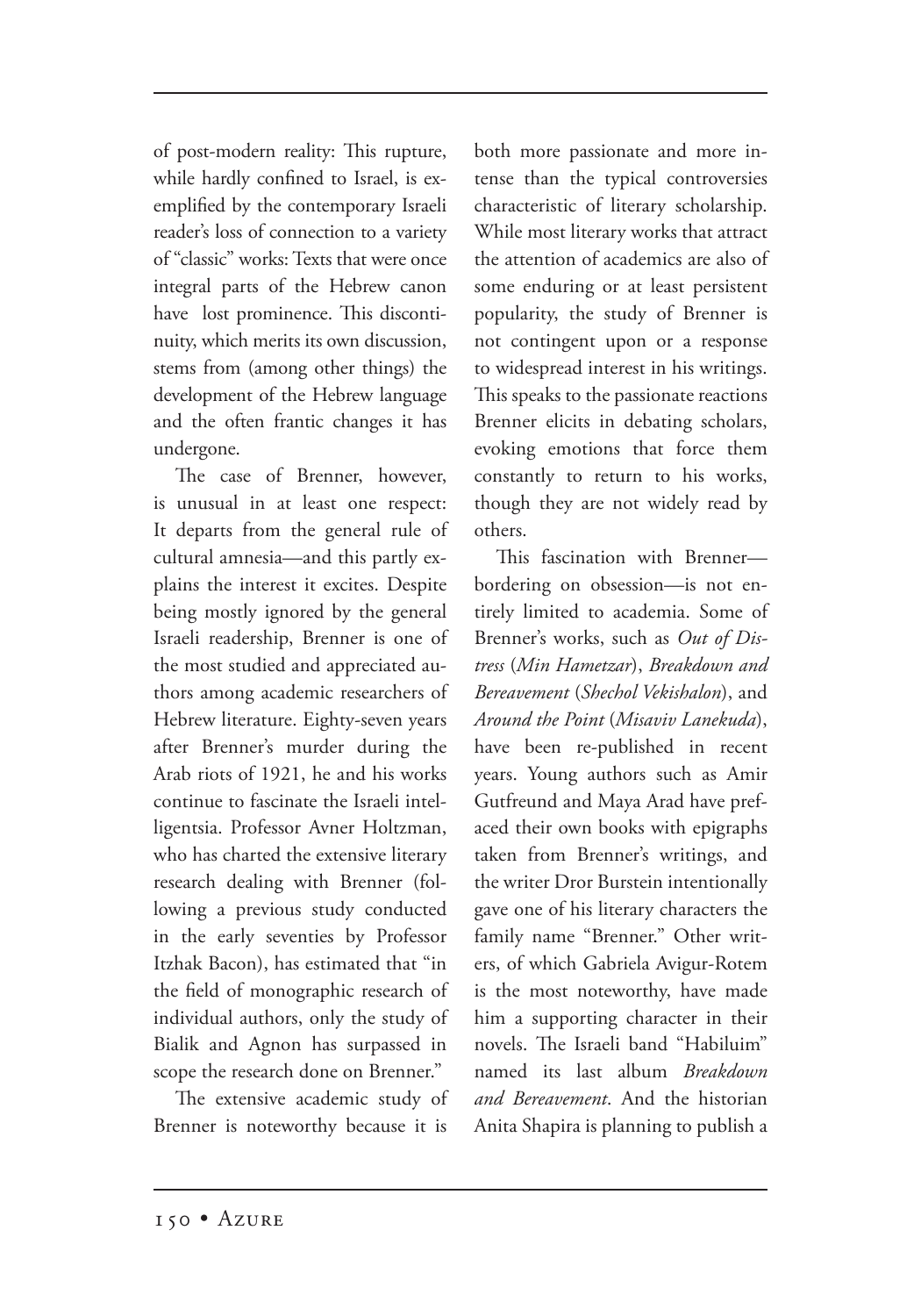comprehensive biography of the author. It is clear that for a small but culturally dominant group of artists and intellectuals, Brenner continues to be an inexhaustible source of interest and inspiration. While few people know his novels and short stories, they form a committed core of readers, and the discussion of his works continues to be characterized by a passion and interpretive creativity which attest to his relevance—both intellectually and emotionally.

The new book *To Be a Jew: Brenner as an Existential Jew* by the philosopher Avi Sagi, head of the department of hermeneutics at Bar-Ilan University and the author of many works on general and Jewish philosophy, demonstrates well the singularity of the Brenner phenomenon. Sagi explains that he chose his subject because "Brenner's rousing and challenging work has generated a surge in writing, which is tempestuous but not always critical." The result is that "one of the most essential and relevant options for a meaningful Jewish existence in modern times has gradually dissipated." Sagi, it seems, attempts to accomplish two aims with his book: The first and more "academic" aim is to elucidate Brenner's works and to uncover their riches. The second aim, which is in my opinion more important, is to re-introduce a forgotten type of Jewish existence, one which is as relevant today as it was when Brenner introduced it in his writings.

 $A^{vi$  Sagi weaves Brenner's work<br>into the philosophical tradition of Western existentialism, and this is his main contribution to the study of the author's corpus. The existentialist tradition did not place reason, history, nation, class, or God at the center of its analysis; instead it emphasized the private and concrete individual. The hero of existential philosophy asks himself about the meaning of the world into which he was involuntarily born and which he must inevitably leave. As Sagi says:

My interpretive perspective on Brenner's literary-philosophical work will be the following: I seek to identify in Brenner's extensive work—literature, literary reviews, and journalism—the existential characteristics of human existence, and to examine their compatibility with the characteristics presented in the existentialist tradition.

As Sagi himself notes, his book on Brenner follows on his studies of other existentialist philosophers, including Sören Kierkegaard and Albert Camus. In his introduction, as well as intermittently throughout the book, Sagi labors over a brief, necessary, and for the most part convincing theoretical exposition intended to defend his decision to read Brenner through a philosophical lens.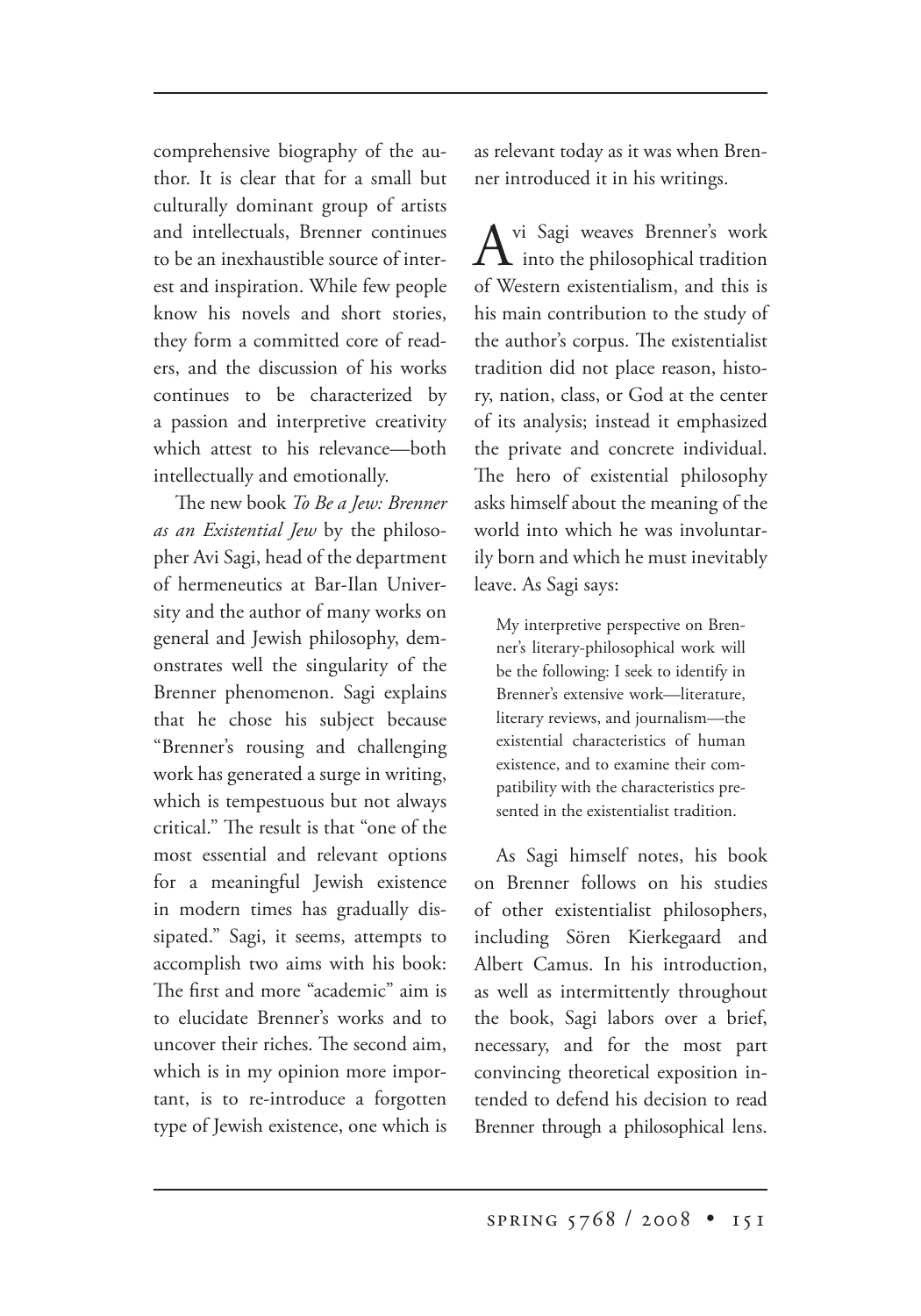Students of Brenner have already pointed out the existential elements in his work, but Sagi does a more exhaustive job: He collates various intuitions, isolated remarks, decisive yet unsupported assertions, philosophical insights of quintessential literary scholars, as well as partial and schematic studies, melding them into a detailed, systematic, and convincing philosophical presentation of Brenner's existentialism.

In order to show that Brenner's views unquestionably belong to the existentialist tradition, Sagi begins with a comparison of Brenner's thought to existentialist philosophy. Sagi's Brenner is an existentialist by virtue of his being a philosopher whose thinking revolves around his own individual and concrete existence. According to Sagi, Brenner's existentialism is expressed through his view that man is "thrown" into the world. In this regard, he anticipates a concept later formulated by the German philosopher Martin Heidegger. The subjective selfreflection of the individual, according to Brenner—as well as other thinkers in the existentialist tradition—is committed to a daring and merciless recognition of the givens of reality. At the same time, it grants man the freedom to shape the meaning of the existence which has been forced upon him.

Sagi's Brenner is what Isaiah Berlin called a "hedgehog," meaning that it is possible to identify a single element at the core of his entire literary, philosophical, and critical project. Sagi refutes previous attempts to explain the essence of Brenner's thought as the individual's experience of social alienation (Gershon Shaked), religious detachment (Baruch Kurzweil), and nihilistic aestheticism (S.Y. Pnueli). Instead, Sagi argues that the crux of Brenner's work is the metaphysical experience of the absurd, of the loss of meaning, which touches a deeper level of existence than the feeling of socio-cultural detachment. The experience of the absurd combines the desire to resolve the riddle of life with the sober recognition of the impossibility of doing so. It crystallizes out of the consciousness of death, which dissolves the possibility of a rational or metaphysical response to the questions of existence. According to existentialists (such as Kierkegaard, Heidegger, Rosenzweig, Sartre, Camus, and Brenner himself), the problem of death belongs not to the future but to the present—the inevitability and absolute finality of death threatens to deny human existence any meaning.

The Brennerian experience of the absurd has two aspects: negative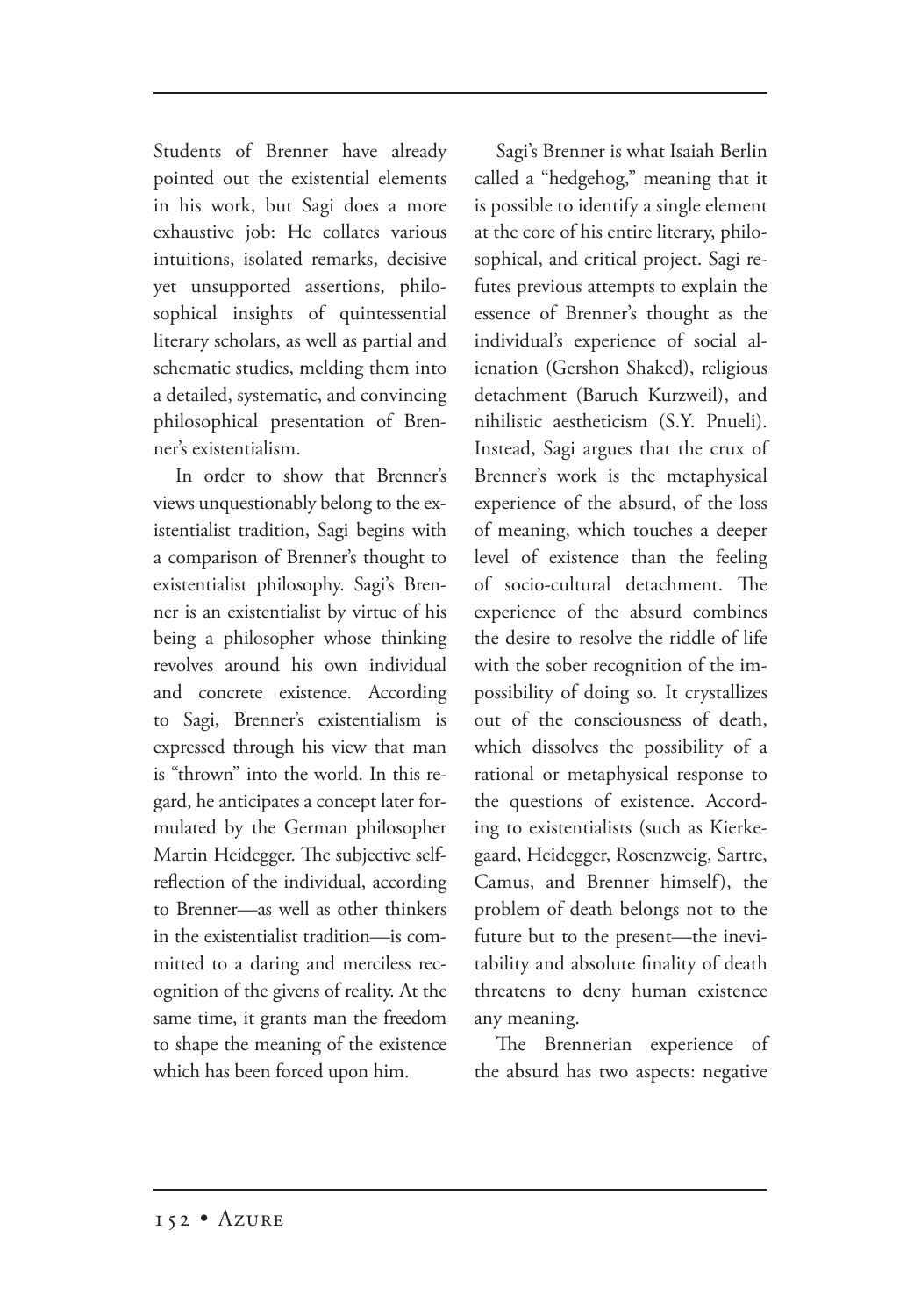and positive. The negative aspect is the recognition that existence is irrational. The positive aspect is a yearning for clarity and meaning. In Brenner's words, this is a longing for "the enigma" and "the secret." This longing feeds on the dissatisfaction we feel following the immanence of our lives in a world that is revealed to the senses. In his conception of the dual nature of the absurd, Brenner is more akin to Camus than to Sartre, who emphasized only the negative aspect of experience—the meaninglessness of existence. Like Camus, whom he preceded by a generation, Brenner also denies the possibility of breaking through to "the other side," i.e., to man's longed-for transcendence. Brenner's rejection of mysticism is not simply theological or epistemological. He does not claim that God is dead or that otherworldly reality is inaccessible to human understanding. His refutation is principled and existentialist: According to Brenner, mysticism, which aims to transcend the human condition, alienates man from himself and from his actual bodily life. Yet, unlike Nietzsche, Brenner does not celebrate immanence and the death of gods. Man, in his view, is sentenced to live in the space between the reality of this world and that which lies beyond it.

Therefore Brenner does not contrast religiosity with the absurd and does not dismiss religious feeling. As Sagi explains:

In Brenner's eyes, the experience of wonder and amazement leads to mysticism and genuine religiosity which does not transcend this world and seek transcendental being yet also avoids becoming caught up in the web of immanence. In the midst of immanence, man experiences his incompleteness, and this is the essence of the Brennerian experience of wonder. It does not strive to realize itself through a metaphysical answer or by rejecting the longing for it.

Brenner knows that the absurd, the loss of the meaning of existence, may push men toward despair or even suicide. Nonetheless, he does not claim that one can escape the burden of angst and the dread of death. These experiences cannot be forgone, but they can be reconciled. Brenner, like Kierkegaard, recognized that despair can have a positive role in man's life, that it can serve as a liberating and purifying force, diverting the conciousness away from its anticipation of metaphysical insight and toward the alteration of reality itself.

This analysis of Brenner's phi-<br>losophy and its place within existentialism leads to the second part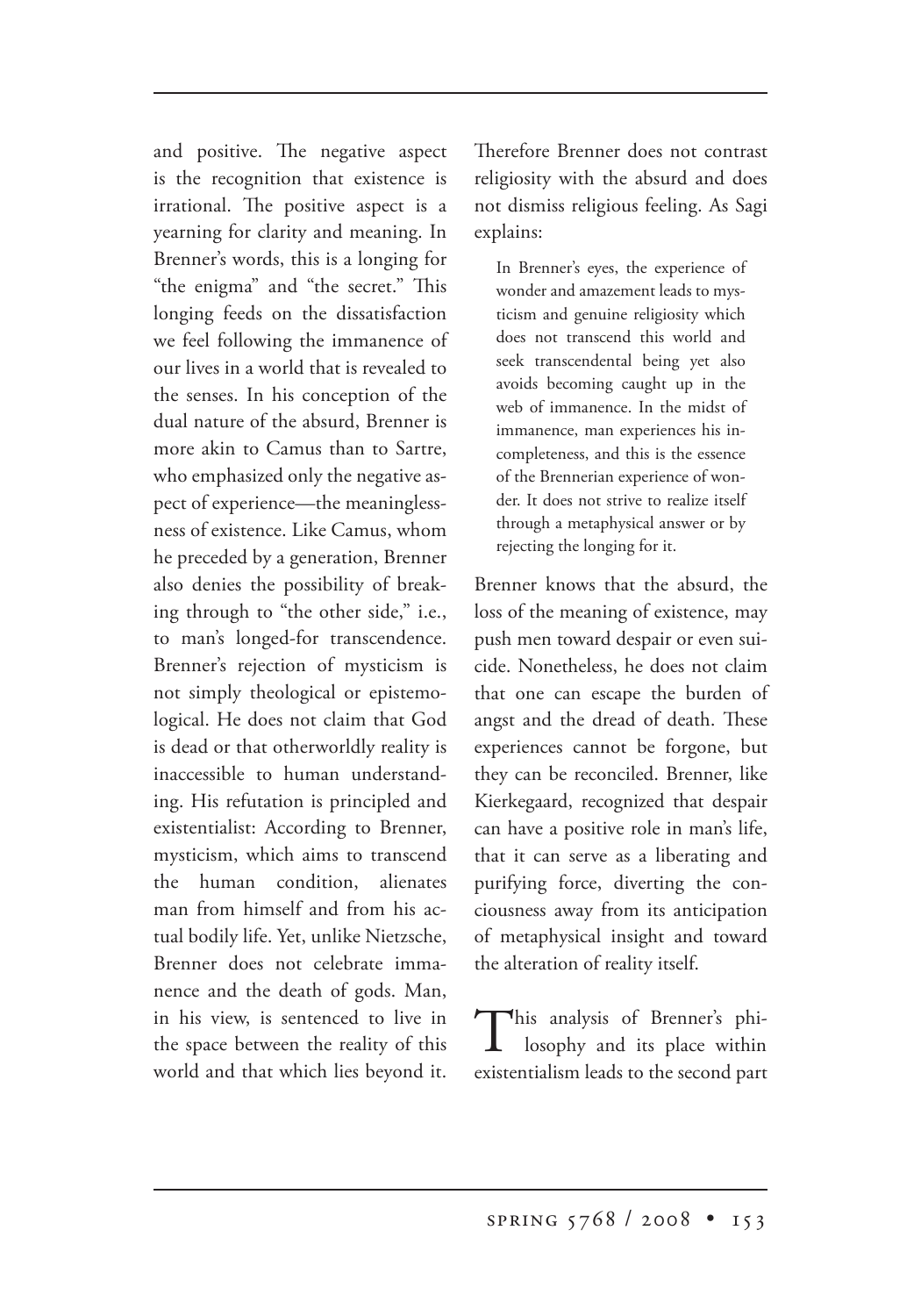of Sagi's project, which deals with the possibilities of Jewish existence. In this section Sagi explains Brenner's position on the issue of Jewish identity, but also shows its significance in light of the difficulties we face today.

Clearly, both parts of the discussion are intertwined: "The requirement of a Jewish existence, in Brenner's account, is a conclusion stemming from his general existentialist outlook," says Sagi. This connection is necessitated by the fact that the existentialist individual is not an abstract character: He lives in specific circumstances and conditions. In Brenner's case, he is a Jew. Jewish identity is part of the "thrownness" and the "givenness" acknowledged by existentialist philosophy; it is part of the concrete reality of the private man. The denial of Jewishness leads to self-alienation: A person is a Jew not because his Jewishness is an abstract idea, metaphysics, or theology which can be either chosen or rejected, but rather because it constitutes "a basic given of his factual existence."

In Brenner's view, the affirmation of Jewish existence is accomplished in two stages: a courageous recognition of what man is born or "thrown" into—i.e., his Jewishness—and a "reflexive" choice to accept this fact. According to Sagi, the free decision to choose what was given (or forced) upon us is what makes a Jewish existence authentic. In Brenner's words:

If we are to be Jewish, it is not because there exists some Judaism which beseeches specific questioners to seek its existence, but rather because we and our children are necessarily placed in thousands of situations which are unique, special, physical and spiritual, economic and cultural, and which form a unique imprint upon us.

Here, Jewish identity is not defined by organized Judaism. From an existentialist standpoint, religion is contingent, not necessary. It is not part of "thrownness," nor is it among the undeniable circumstances into which man is born. Therefore, renouncing it does not involve alienation and inauthenticity. What establishes Jewish identity is something else, something more profound and prior, which Brenner terms "forms of life:"

The primary forms of life of the individual and the nation are *not* nourished and kept alive by religion. Religion itself, with all its rituals and vanities, is only part of the forms of life that people have created voluntarily/involuntarily in the circumstances of their economicpsychological and human-national reality. Religion dons a form, sheds a form, is born, approaches death. (Emphasis mine.)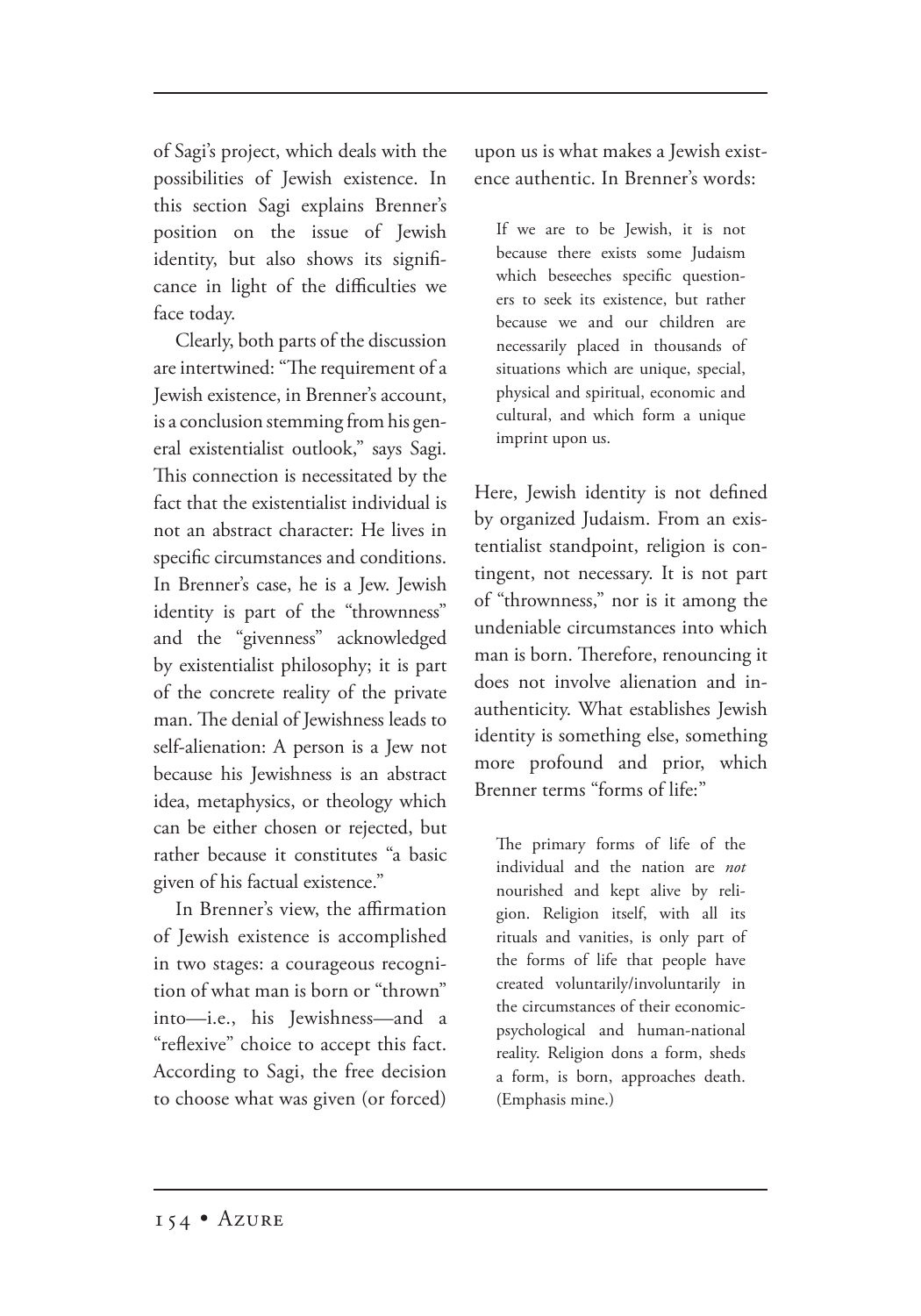Brenner continues from this viewpoint and rejects the pretentiousness of the "culture" embodied in Jewish texts written throughout the generations to define national affiliation. Even culture, he holds, is not necessary for a person to be Jewish. By way of existentialist self-reflection—an outlook which has fallen victim to misunderstanding due to the blunt way it was phrased—Brenner points to himself as someone who has been freed from the "hypnosis" of the Bible and its influence. He initiates self-examination precisely because he wishes to show how the Jewishness of a person is not contingent upon a unique relationship to the founding texts of Jewish "culture." Rather, it is anchored in more primary causes which precede culture and religion: necessity and will. Necessity is part of Jewishness because of man's "throwness" into the world, while will is manifested in the free choice of Jewish identity. This point, Sagi asserts, is the most significant contribution of Brenner's thought:

In my estimation, this is the essence of Brenner's contribution to the discourse on Jewish existence: a rejection of the theological or ideal options for understanding Jewish existence, and examining it from a new perspective; a concrete-realistic-existentialist perspective. The tormented acceptance of the Jewish given as a fundamental fact of givenness… to be a Jew means to carry out the fact of givenness and to re-affirm it practically.

But Sagi is not content with applying Brenner's existentialist outlook to the question of Jewish identity: He also convincingly refutes the various criticisms of Brenner's stances on Judaism. Brenner's critics have maintained that he denied the existence of a Jewish people and held that only Jewish individuals exist (Yehezkel Kaufman); that he was motivated by an "ocean of self-hatred and a hatred of Judaism" (Baruch Kurzweil); that he thought that Jewish identity was a fluid and non-rigid matter and that a Jew is anyone who chooses to be Jewish (Nurit Govrin); it was even argued that Brenner suggests a reductive Jewish identity based on the familialethnic model (Menahem Brinker).

Contrary to these positions, Sagi's view is that Brenner's outlook is not only consistent and systematic but also positivist. It does not grasp Jewish identity as a dismal consequence of necessity or as the product of a whim, but at the same time, it does not reject the nation only for the sake of distinct individuals. Brenner's outlook does not bind the individual to a forced ethnic affiliation. According to Sagi, Brenner's approach offers firm grounds for Jewish identity and anchors it in a justified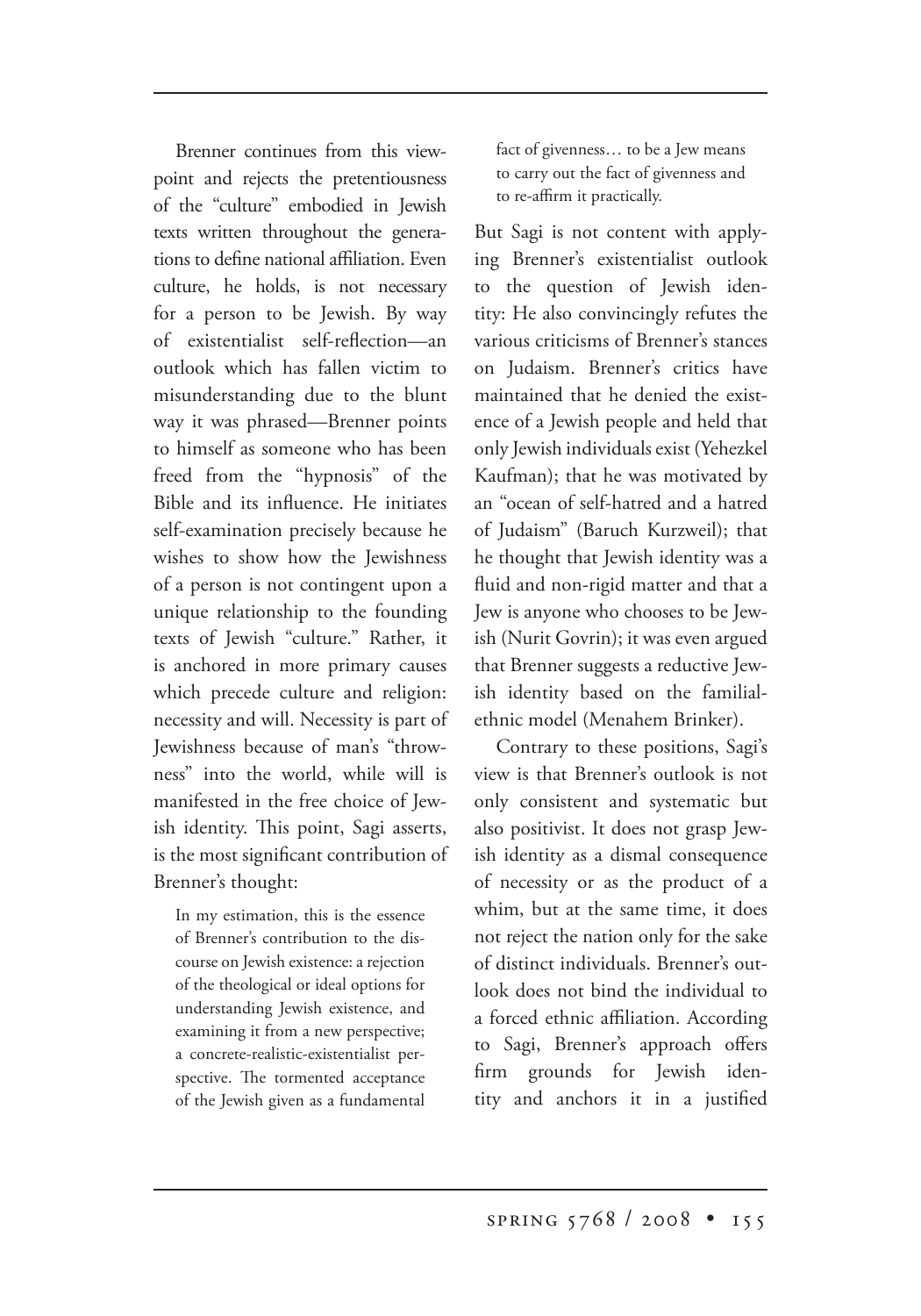existentialist position, one which consists not of "solely negation but also, perhaps primarily, of much affirmation."

 $\mathbf{B}$ y placing Brenner within the exas by presenting his conception of Jewish identity based on this tradition, Sagi's book undoubtedly offers a noteworthy contribution to the study of this author. However, Sagi does not offer a satisfactory response to the question of what brings an unequivocal existentialist to deal with the problem of national identity in the first place. Why didn't this issue equally trouble other existentialist thinkers, such as Camus and Sartre? To answer this question, one must set aside the general human existentialist problem and turn to the local historical circumstances of Jewish existence, in which Brenner's thought is rooted. Perhaps it is appropriate here to consider the insights of the critic Baruch Kurzweil, one of the objects of Sagi's criticisms, who well understood the unique historical and theological conditions which caused the reviving Jewish and Hebrew literature to precede European existentialist literature by a generation.

Although Sagi's description of Brenner's national outlook as individualist-existentialist is comprehensive and thorough, it seems to be lacking.

After all, according to Brenner, an individual's choice to exist as a Jew does not take place in a vacuum. Jewishness is something one is "thrown" into: As Sagi emphasizes, it is a given fact. It follows that the discussion of Brenner's nationalism can not avoid a definition based on family, community, and ethnicity. This definition, which has unmistakable historical and sociological aspects, broadens the spectrum of Brenner's worldview beyond the narrow boundaries of individualism that are the substance of Sagi's study.

Needless to say, any exhaustive, theoretical analysis of Brenner's thought cannot overlook the influence of other philosophical schools of thought on his work—such as Marxism. Brenner's stance that "culture" and "religion" are secondary and contingent outcomes of fundamental conditions of society may stem from his existentialist worldview—but it contains Marxist undertones as well.

Of course, Sagi is aware of the risk involved in analyzing Brenner's literary work with philosophical tools. He understands all too well just how problematic it is to transform a body of work which is intricate, dialectical, and full of internal contradictions into one that is well-arranged, cohesive, and monolithic. He seems, however, to be more aware of the disadvantages of a systematic and coherent reading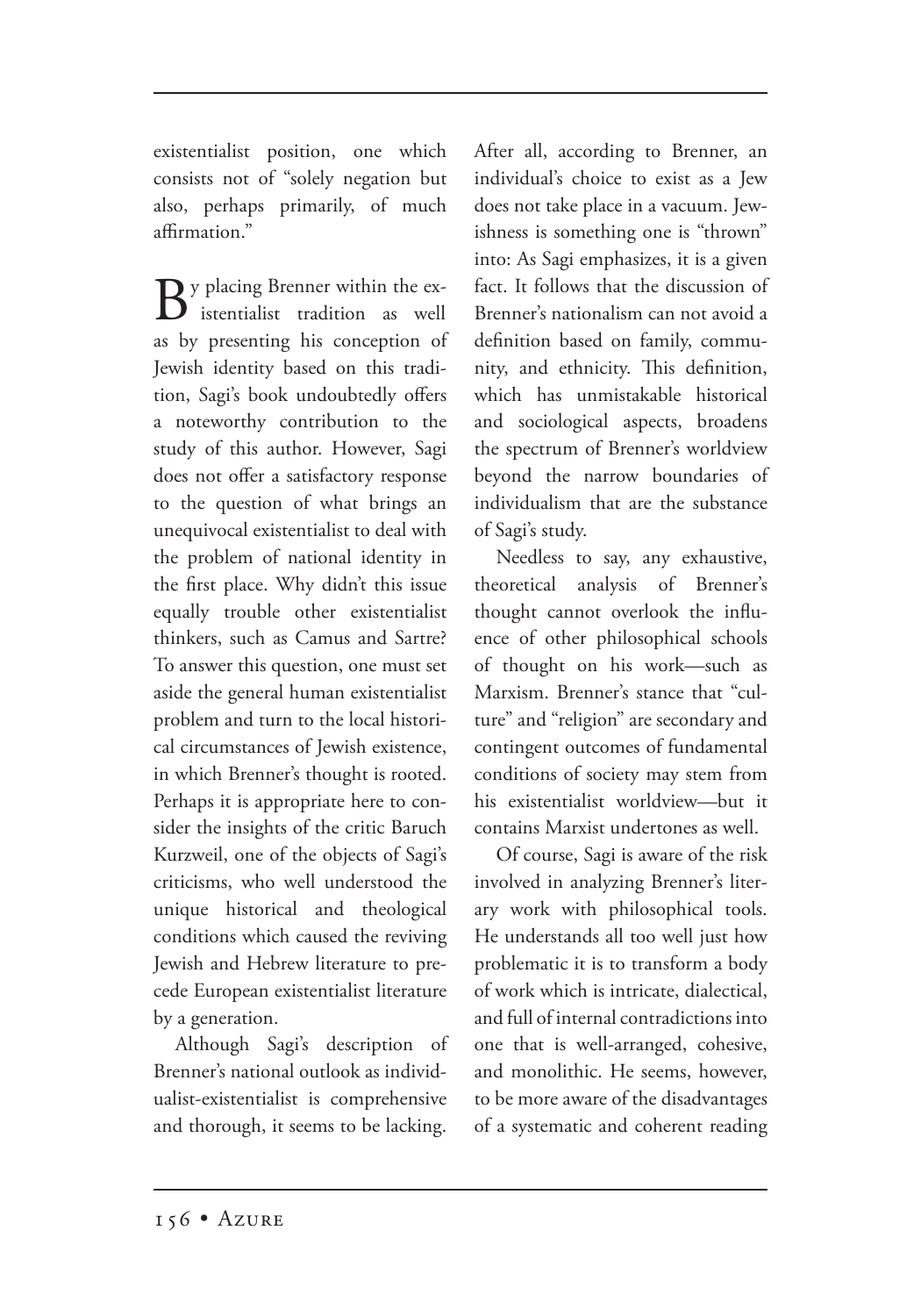of Brenner's writings than of the disadvantages of an ahistorical reading, on which he largely relies. Overlooking the historical aspect causes Sagi to attach great significance to the Brennerian texts which express sympathy for the cultural Jewish tradition, especially those written during the years Brenner spent in London editing the periodical *Hame'orer* (1906-1907). The weight given to the *Hame'orer* period leads Sagi to read the entirety of the author's thought through a fraction of his work. There is certainly good reason to think, along with the author and publicist Hillel Zeitlin, that Brenner's thought regarding the Jewish tradition radicalized after his immigration to Israel. An equally important factor, in Zeitlin's opinion, was Brenner's attachment to socialist Zionism. A historical interpretation of Brenner's work might hold that the texts from the *Hame'orer* period—which relate to Judaism more positively—are not of a piece with the critical texts written in Palestine, such as the article *"Al Hizayon 'Hashmad'"* ("On the Aspect of Conversion"). A historical approach to Brenner's work certainly does not agree with the ambitious synthesis which Sagi suggests, and though it cannot singlehandedly undermine the impressive philosophical structure proposed by the book, it certainly presents a serious challenge to it.

The placement of Brenner within a specific historical context inadvertently leads us to examine the relevance of his teaching in our day. He is indeed "relevant" in many ways, as great artists always are. There is, for instance, his unique struggle against nihilism: He demonstrated in both his life and his work that ethical and humanist conduct is possible—even as he experienced and expressed the depths of his era's extreme moral crisis.

More surprising is the relevance of Brenner's thoughts on literature, to which Sagi dedicates an entire chapter. Brenner's writings on this topic, which are anchored in his existentialist outlook, may contribute significantly to the current discussion of literature and its role. His assertion that "writing is an existential necessity" because it "emerges from the depths of the individual's being, which crosses into the world," emphasizes the crucial role of the self in the creative process and stands in stark contrast to the theoretical approach, so popular today, which denies the import of the subject as an autonomous creative force and expounds, following Roland Barthes, "the death of the author." Needless to say, Brenner's claim entirely contradicts the conception of literature as a "commodity" meant for the widest possible audience.

Sagi's main objective, however, is to establish Brenner's relevance as a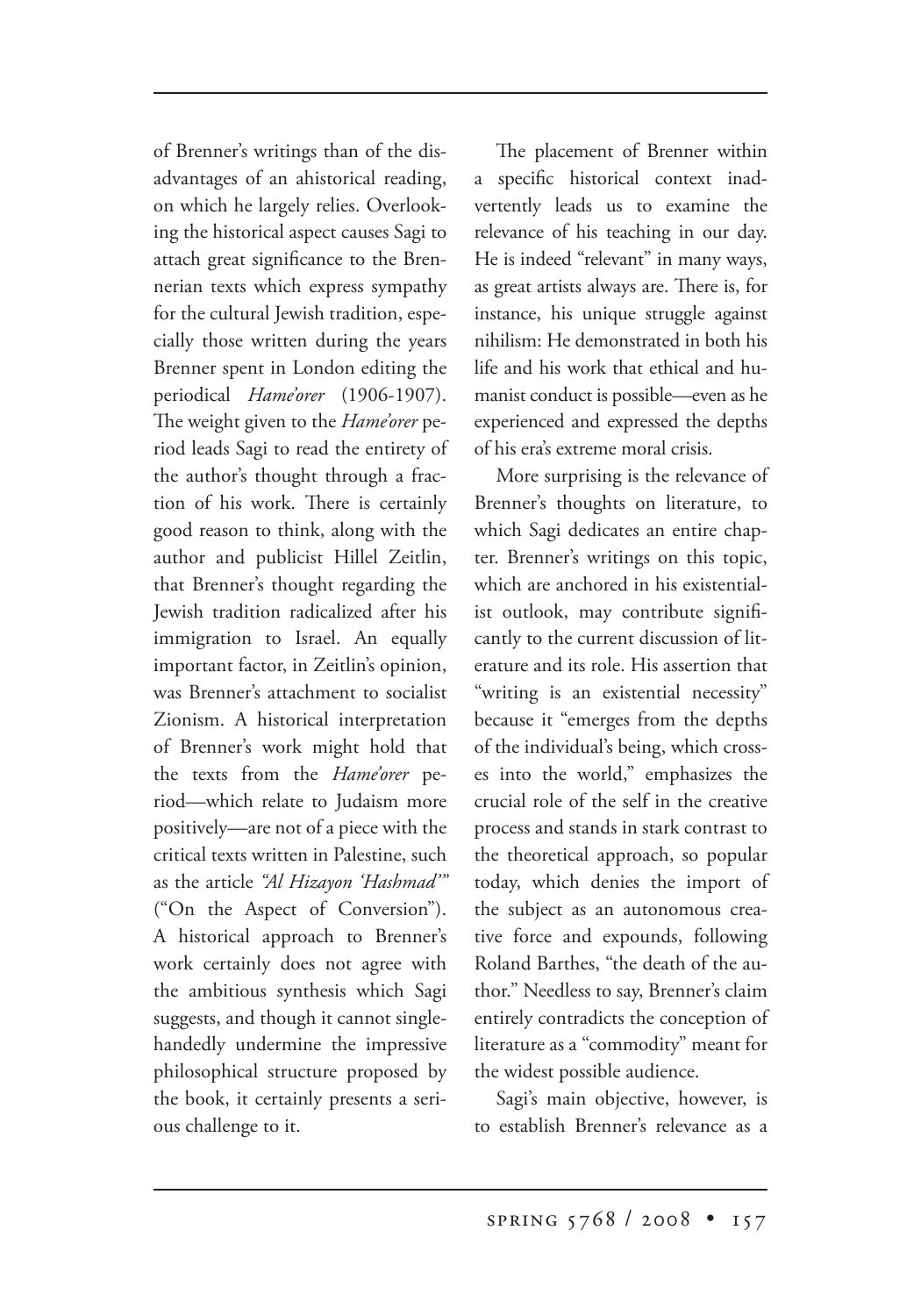thinker who offers a viable option for Jewish existence. In my opinion, this option is just as valid today as it was in Brenner's time. The experience of "thrownness" characterizes the world of many Jews today; they constantly ponder the meaning of the identity they were born into and what they should derive from it. These people feel Jewish existence has been forced on them, yet they feel that "deliverance" from it may result in their selfalienation. The circumstances of their birth and upbringing have bound them to Jewish national culture. It is no coincidence that the fascination with Brenner occupies very distinct segments of the Israeli intelligentsia, especially those which are interested in the continuation of national categories and even of distinct academic disciplines such as "Hebrew literature" or "Jewish history." They may feel that Brenner's thought confirms the importance and value of these particular categories and disciplines. The fact that this position pertains to a relatively limited number of people does not diminish the importance of Brenner, who repeatedly emphasized that his writing was meant for a select few, for those caught in between, for those who feel they do not entirely belong yet cannot disengage.

To comprehend the full significance of Sagi's book, one needs to understand it in the context of the developing research on Brenner's work. This can be divided into roughly three periods. From Brenner's murder in 1921 until the 1950s, the bulk of writing on Brenner portrayed him as an exemplary socialist-Zionist role model. He "became the martyr of the Land of Israel which was then being established," according to Itzhak Bacon. As well, it can be said that later studies by Kurzweil belong to this stage due to their historical-national perspective, although they diverge from socialist-Zionist hagiography.

The 1950s marked the beginning of the "Brennerian renaissance," to use a term coined by Bacon, as exemplified in the important studies of Dan Miron and Gershon Shaked as well as those of Menahem Brinker and Boaz Arpaly. Their studies portray Brenner as a modernist and a ground-breaking author—no longer an ideologue but rather a tormented artist. This discussion was motivated largely by these scholars' cultural agenda. The discourse on Brenner as an aesthetic master and great author, one of the celebrated artists who embellish the culture of the finest nations, served the desire to find a blessed normalcy in Israeli life. This is why some of the scholars who studied Brenner's thought tended to